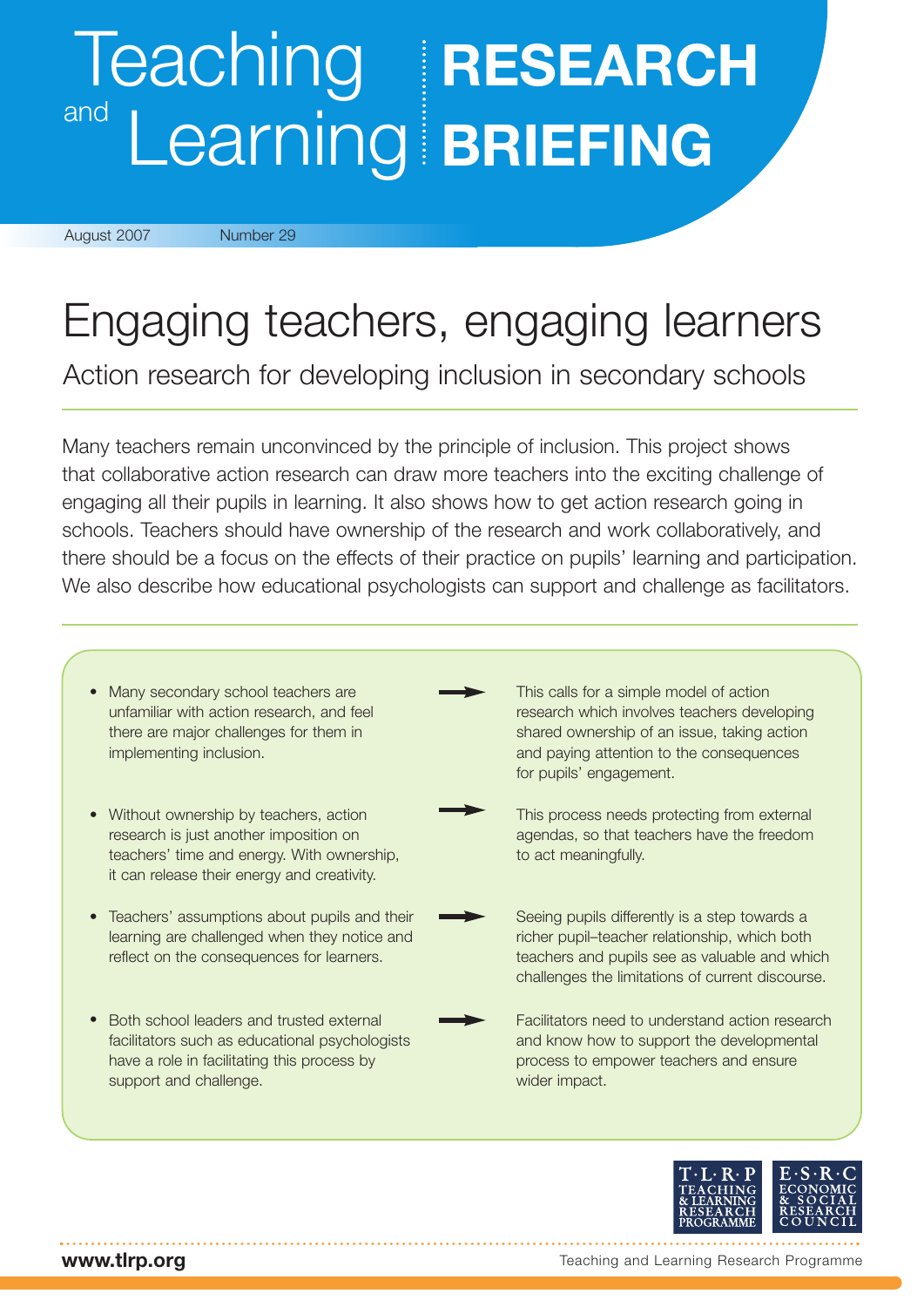## The research

### Linking inclusion and action research

Prosiect Dysgu Cydradd is about facilitating teacher engagement in more inclusive practice. The Welsh word 'Dysgu' means both 'teaching' and 'learning', whilst 'cydradd' means 'equal' – the stem 'cyd' means 'together'. So the project title embodies an inclusive aspiration to learn and teach on equal terms, with and from each other.

Inclusion is about 'reducing the barriers to participation and learning' (Ainscow and Booth, 2002). It involves those who work in education posing questions about the engagement of young people in their learning and then taking appropriate action in terms of the organisation of schools, subjects and lessons. This includes

- asking questions about how a school adapts to and works with the diversity of the student population,
- finding out about and working with what pupils bring with them to school, rather than viewing differences in terms of deficits
- taking account of the understandings that young people have of school and education, rather than seeking only to engage more young people in existing school practice.

Conceived in this way, inclusion is not a quick fix that can be bolted on, but requires ongoing dialogue between teachers and learners. It requires teachers' active engagement, because inclusion and exclusion are processes that happen minute by minute and lesson by lesson.

## What we did

In this small-scale study, we worked with seven secondary comprehensive schools (five in Wales and two in England) to develop their inclusive practice using action research. In each school, a group of teachers worked together to develop a piece of action research to enhance pupils' attitude to and engagement with learning. Educational psychologists (EPs) facilitated the process by regular meetings with the teacher group. We as researchers followed what the teachers, school leaders and EPs did in order to understand the challenges of the process in each school. Questionnaires were developed to investigate teacher, pupil and EP opinions before and after the process; focus group discussions were held with teachers (see Figure 1) and pupils to further develop an understanding of their perspectives; head teachers were interviewed at the beginning and the end of the project; and EPs contributed their views about the development of the process in regular project meetings.

The project took place in two successive phases (June 2005- March 2006 and

**Facilitators valued the initial teacher focus groups as a tool for exploring group dynamics, teacher engagement, and teachers' thinking about pupils' participation and how their actions can influence it. The focus group questions draw on elements of the 'theory of change' approach to planning and evaluating interventions in complex contexts. Its phases are : 1. Describe the problem: 2. Identify some causes: 3. Suggest some approaches…**

- **1.** Begin by thinking of a pupil or group of pupils that you teach, who you consider to be relatively disengaged from learning. In what way are these pupils disengaged, or not fully participating? How do you know? How would you describe the problem? In what way does it matter to you?
- **2.** What do you think are some of the reasons for this relative disengagement? Are there any common problems or issues which tend to explain why such pupils are disengaged or not participating fully in lessons? What are the underlying issues or barriers to learning and participation? What do you think are some of the consequences of this problem?
- **3.** What sorts of approaches might help such pupils to become more engaged? What has already been done, if anything, either by individuals or at a strategic level? Is it mostly down to individual teachers? Or other staff? Or about policy for working together? What stands in the way of these ideas for tackling the problem?

*Figure 1: Key questions for teacher focus groups*

June 2006-March 2007) so that in Phase II we could explore ways of responding to challenges identified in Phase I.

## What we found

Triangulation on the basis of the actions and opinions of teachers, educational psychologists and other participants such as school leaders points to the features of an action research process that is effective in engaging teachers. It shows that action research can only partly be a rational, planned and systematic activity. It is also an emergent process, in which possibilities are created and constructed over time. Surprises happen and the facilitator needs to tap into modes of change as they emerge. Fluidity, learning and alertness to opportunities are central features for everyone involved. The left hand column of Figure 2 summarises the key elements of a successful action

research process – collaboration, ownership, attention and reflection. To achieve these conditions, with many contrary influences pulling teachers in other directions, support and challenge are often needed. The right hand column of Figure 2 summarises the skills needed by the facilitator to make these essentials a reality.

The facilitator must enable a project to move forward despite contrary pressures: give guidance and support without assuming leadership; sustain momentum and engagement without taking ownership; and maintain the right balance between action and reflection. Facilitators adopted a number of approaches that worked well in different settings. The minute taker assumed a low-status role but was able to maintain momentum and direct the detail of the process. The conversationalist occasionally stopped the discussions short with a really well

| Key element                                                                                                                                                                                                                                                                                                       | <b>Challenges for facilitators</b>                                                                                                                                                                                                                        |
|-------------------------------------------------------------------------------------------------------------------------------------------------------------------------------------------------------------------------------------------------------------------------------------------------------------------|-----------------------------------------------------------------------------------------------------------------------------------------------------------------------------------------------------------------------------------------------------------|
| <b>Collaboration</b> between teachers is<br>necessary if they are to tackle action<br>research in the context of their working<br>life in school and become more fully<br>engaged in working on pupil learning<br>and participation.                                                                              | Identify and work with a group with<br>the explicit intention of addressing<br>something of shared importance to<br>the group.<br>Facilitate the group whilst maintaining<br>a collaborative relationship of different<br>professionals working together. |
| <b>Ownership</b> - teacher identification and<br>ownership of an issue are necessary if<br>they are to engage in an open-ended<br>way despite the professional risks.<br>Ownership by the school (and school<br>leadership) makes it more likely that an<br>initiative it will be able to compete for<br>priority | Help the group to identify a focus<br>meaningful to them which they can<br>connect to pupils' engagement in and<br>attitude to learning.<br>Contribute to the maintenance of<br>momentum without taking ownership                                         |
| <b>Attention and reflection - systematic</b><br>evaluation of the consequences of actions<br>is necessary if teachers are to refine and<br>develop their current interpretations and<br>solutions.                                                                                                                | Offer non-directive support for this<br>process.<br>Enable a balance between action<br>and reflection that nurtures teacher<br>engagement.                                                                                                                |

*Figure 2: The essentials of action research: challenges for facilitators*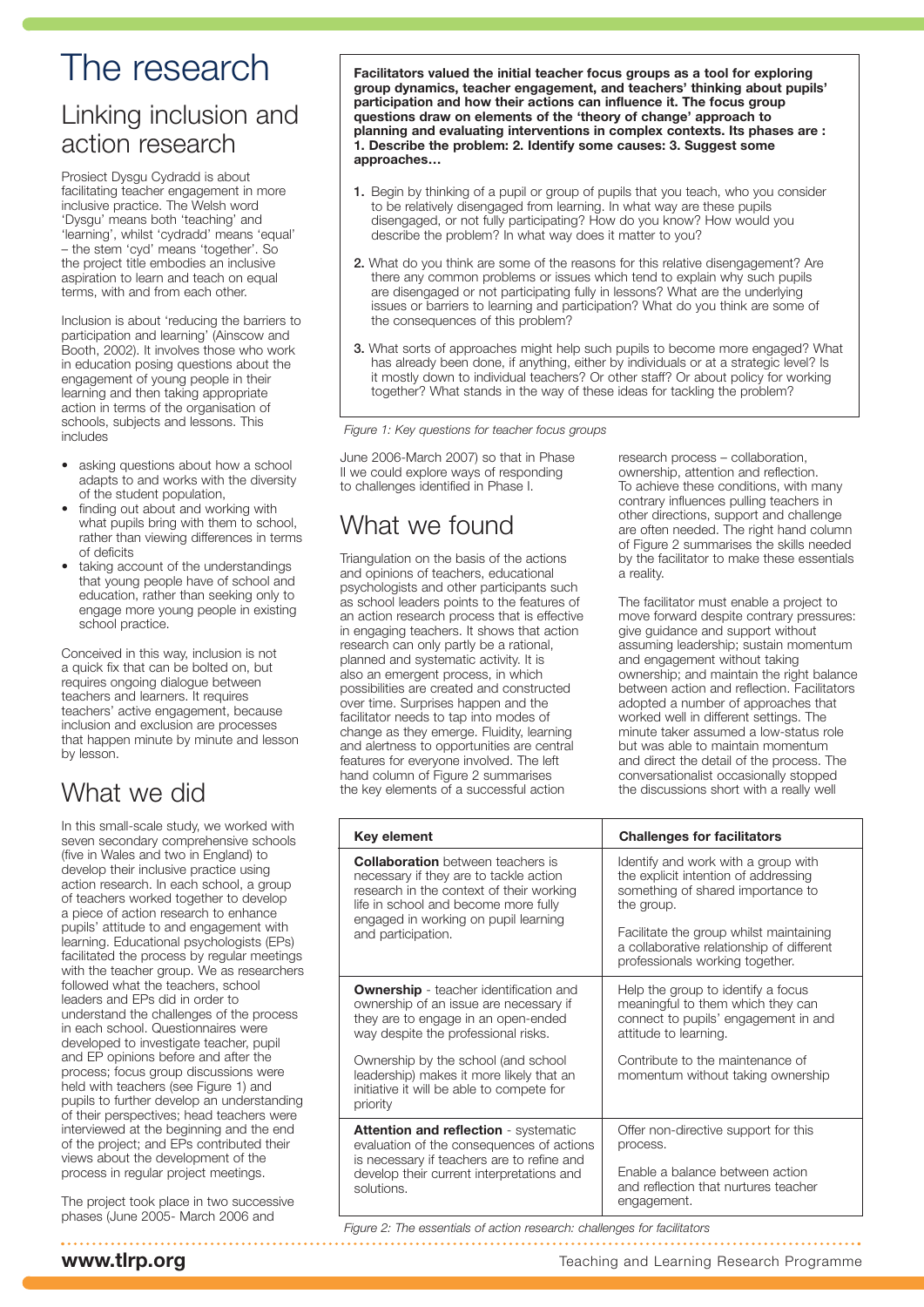directed critical question. The strategist kept cool in the face of the continuing frustrations of getting a group of teachers to debate and looked for alternative approaches in the expectation that something would happen soon. The carrier of the backpack of ideas allowed discussions to flow and brought out theoretical ideas as and when they were useful.

The support of the school management is also crucial. Direct involvement is less vital than active engagement, demonstrated for example by active concern and interest, help with access to resources and encouragement of dissemination. It is essential to maintaining a positive trajectory for the group and facilitating its impact across the school. Above all, school leaders must value the process of action research if they are to appreciate the importance of providing the professional space necessary to enable the teachers to use it to develop new thinking and practice.

We found that there was a resonance between what pupils (described in focus groups and in confidence to researchers) identified as important for inclusion and the changes that teachers aimed to bring about in their projects as a result of their reflections (see Figure 3). But in many cases, these were first steps in a process. We have evidence that teachers are sensitive to the needs of pupils, but may need opportunities for attending and reflecting if they are to take relevant action on the basis of their knowledge. Teacher responses to our questionnaires showed that in many cases, the new strategies that they were using had led to improvements in pupil-teacher relationships.

Several hundred pupils completed questionnaires before and after the teacher projects, about their perception of the relevant lesson and about their own self concept. We are mindful that many other influences contributed to pupils' perceptions during that time, but there are indications in some schools that teachers' strong engagement with the project had a positive effect on the average pupil perception of those lessons, in relation to differentiation and inclusion.

# Major implications For policy

If teachers need to make sense of concepts such as inclusion before they will influence their practice, there needs to be a shift in emphasis from standardised teacher development towards contextualised and teacher-owned action research. Although we did not find significant differences between the contexts in Welsh and English comprehensive schools, the National Assembly for Wales has begun to follow an educational pathway that diverges from the English system in some relevant respects, such as the removal of statutory assessment at the end of Key Stage 3, and the introduction of the Welsh Baccalaureate. Our hope is that these changes will be mirrored in Wales by more policy support for teacher and pupil-led development. following the simple structured approach that we have described.

#### For local authorities

Developments in children's services involve remodelling the role of EPs and other specialist services as new ways of working are developed. But our research findings should be set against the relatively traditional methods of interagency working now being promoted. These are typically individual pupil-centred, and have far less value than the mechanisms we have explored in influencing teachers' day-to-day practice. Practice guidelines developed in the project for promoting effective interagency working with teachers suggest a range of strategies that an educational psychologist or other appropriately experienced professional could use according to the demands of the situation. These include:

- Ways to prepare the ground with senior managers and teachers before beginning the project, by establishing knowledge and setting expectations about action research as a developmental process;
- What being a facilitator should and should not be, and distinguishing it from leadership;
- Strategies for maintaining momentum, for example facilitating the right balance

| <b>Pupil views</b>                                        | Relevant changes through teacher projects                                               |
|-----------------------------------------------------------|-----------------------------------------------------------------------------------------|
| Having opportunities for active<br>involvement            | Increasing pupil participation by getting<br>responses using individual whiteboards     |
|                                                           | Inviting pupils to set group targets for lessons<br>with view to achieving rewards.     |
| Being able to understand the work                         | Developing language aids for Welsh                                                      |
|                                                           | Constructive marking schemes                                                            |
|                                                           | Colour coding schemes                                                                   |
| Having and making choices                                 | Offering pupils the choice of learning through<br>different materials.                  |
| Teacher interest in and<br>responsiveness to pupil views  | Increasing the amount and structuring of group<br>work in response to pupil preferences |
|                                                           | Pupil mentoring scheme                                                                  |
| Mutually respectful and warm<br>relationship with teacher | Indirectly, many projects contributed to this,<br>though none aimed for it directly.    |

*Figure 3 Pupil views of what contributes to inclusion: how projects contributed*

between reflection and action, remaining flexible to respond to new and emergent influences on the process;

Playing a role in encouraging wider impact within the secondary school and beyond.

#### For teachers

Teachers do have choices. Our findings show that when teachers recognise the choices that they have, and the fact that they can make a difference to their pupils' experience and participation in school, a step change can take place in their level of satisfaction and fulfilment in the job. But not all the teachers in the schools that we studied felt appreciated and empowered by their senior managers. Some felt relatively disillusioned with their position in the school. Others felt that they had little understanding of some of their pupils, and had little to offer them. It was not only one type of teacher who got involved and became central to the success of a project. Some were experienced and others relatively new entrants to the profession. Some saw the project as a way of raising their profile within the school. Others were more interested in tackling a stubborn issue in terms of the pupils they felt unable to reach. What was common to all the teachers who became engaged in these changes was:

- A sense of enjoyment in working with at least some of their colleagues on questions of practice, with the opportunity to be creative together;
- An acknowledgement that their relationship with pupils was worth working on;
- Relatively little defensiveness about their practice, and openness to the ideas of others when it came to effectively motivating pupils – including the questioning of assumptions by a trusted external facilitator;
- Surprise and satisfaction from the sense of achievement that came with spending time addressing issues that were often ignored;
- An ability to link together outcomes of the project with (for example) appraisal needs, further professional development processes, and other agendas such as assessment for learning.

Taking a longer perspective, one of the most frustrating aspects of such work is when it runs out of steam. So a large section of our recommendations deals with ways of helping others in the school to consider applying its findings. This involves teachers in presenting their work to others in the school, and indeed in other schools, in a credible, succinct, and stimulating manner, and then helping other staff to take them forward by linking into other agendas and structures. It is common in schools to deal with projects, processes and structures as if they are separate from each other. We urge teachers and managers not to make so many distinctions, and to see themselves as working in a team of multi-skilled, adaptable and collaborative professionals.

Teaching and Learning Research Programme **www.tlrp.org**